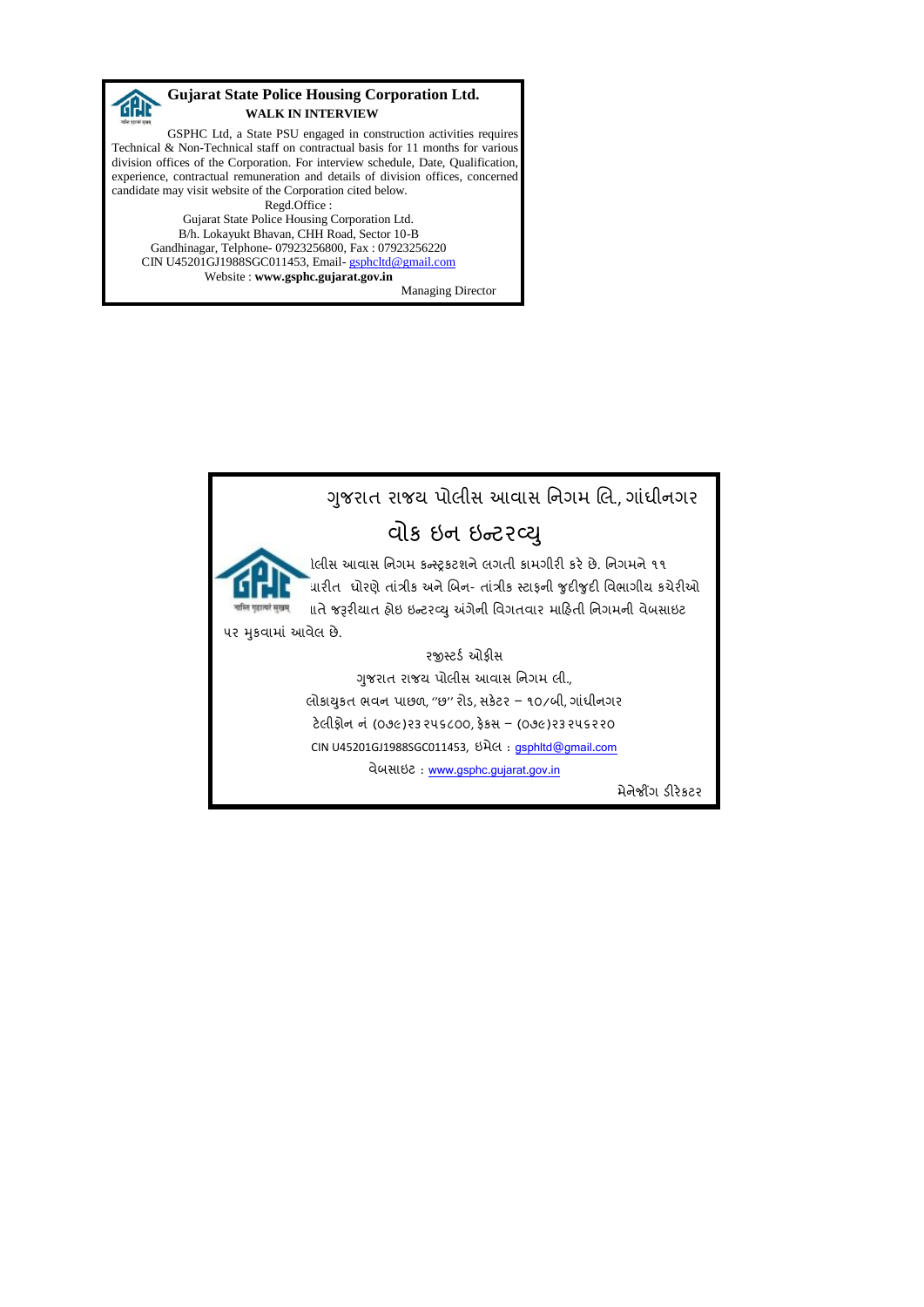| Sr.No | Name of  | Requirement                | Walk in   | Time              |
|-------|----------|----------------------------|-----------|-------------------|
|       | division | of Electrical<br>Interview |           |                   |
|       |          | Engineers                  | date      |                   |
|       | Vadodara | 03                         | 3/12/2019 |                   |
| 2.    | Surat    | 03                         | 3/12/2019 |                   |
| 3.    | Rajkot   | 05                         | 3/12/2019 | $10.45$ am to     |
| 4.    | Junagadh | 03                         | 3/12/2019 | $3.00 \text{ pm}$ |
|       | Mehsana  |                            | 3/12/2019 |                   |

## **WALK IN INTERVIEW SCHEDULE FOR CONTRACT BASE ELECTRICAL ENGINEER (DEGREE)**

Walk in interview will be conducted at Head Office of the Corporation at following address **Gujarat State Police Housing Corporation Ltd. B/h.Lokayukt Bhavan, Off : CHH Road, Sector 10-B, Gandhinagar**

- The contract base-based Assistant Engineer (Elect.) shall posses a Bachelor's degree in Engineering(Elect.) of a University recognized under UGC Act and 5 years of experience from site supervision and work measurement at a construction project.
- Lumpsum emoluments will be minimum of Rs.30,000/- p.m.
- Age should not be less than 25 years and not more than 40 years as on 31.10.2019
- Concerned candidate should bring with them all original testimonials alongwith one set of Xerox copies (Self attested) with latest passport size photograph at the time of interview.
- **Above requirement is purely on contractual base for 11 months only. After completion of same, the contract will automatically be terminated. The candidate cannot claim any permanent right of this contract in future.**
- Concerned candidate should attend Walk in Interview with their complete Bio-Data alongwith prescribed format filled-in with necessary details. (Please see Annexure-I)

**MANAGING DIRECTOR**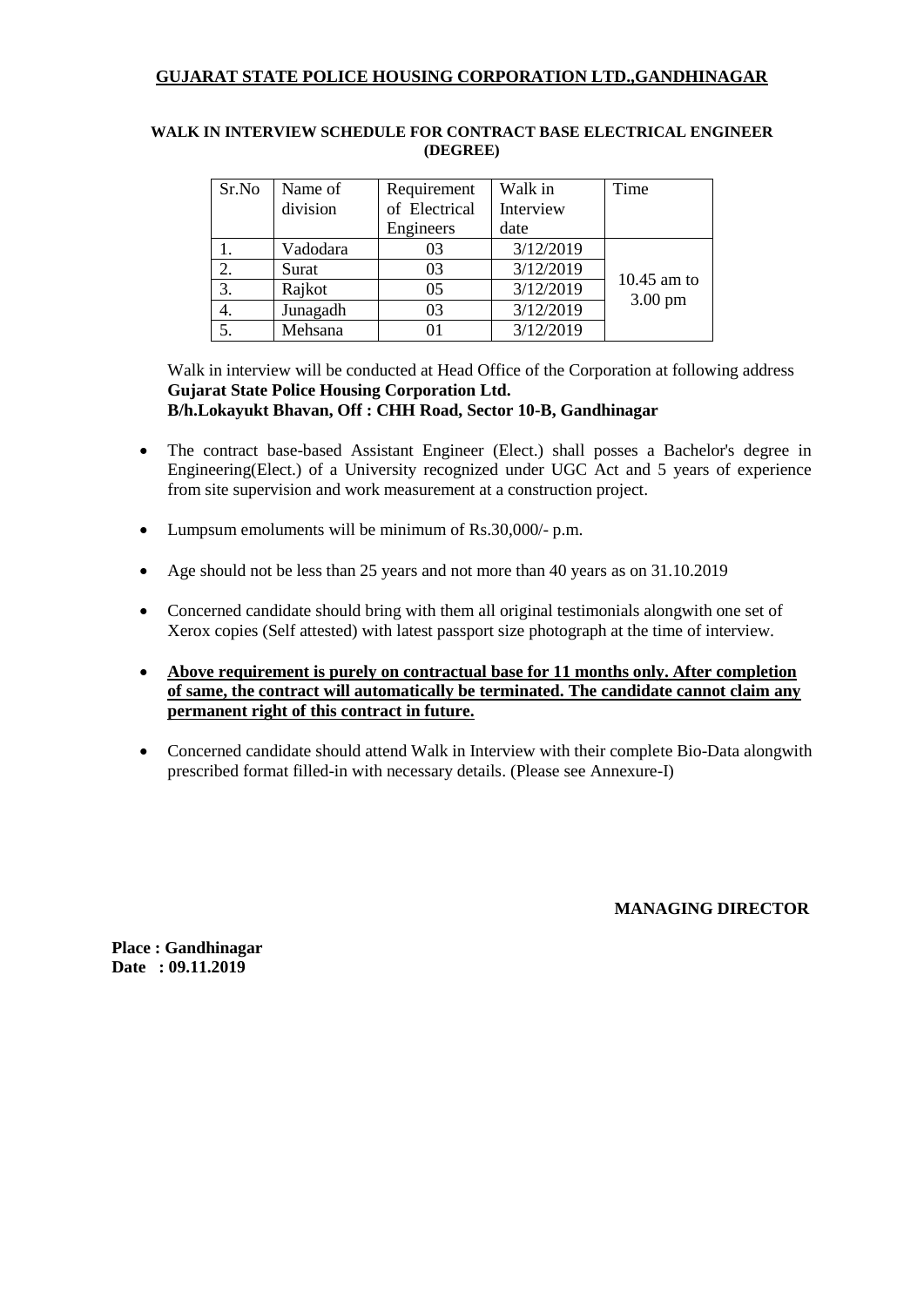| Sr.No | Name of     | Requirement | Walk in    | Time              |
|-------|-------------|-------------|------------|-------------------|
|       | division    | of Civil    | Interview  |                   |
|       |             | Engineers   | date       |                   |
| 1.    | Gandhinagar | 10          | 16/11/2019 | $10.45$ am to     |
|       |             |             |            | $3.00 \text{ pm}$ |
| 2.    | Ahmedabad   | 10          | 16/11/2019 | 10.45 am to       |
|       |             |             |            | $3.00 \text{ pm}$ |
| 3.    | Vadodara    | 12          | 2/12/2019  | $10.45$ am to     |
|       |             |             |            | 3.00 pm           |
| 4.    | Surat       | 03          | 2/12/2019  | 10.45 am to       |
|       |             |             |            | 3.00 pm           |
| 5.    | Rajkot      | 27          | 14/11/2019 | 10.45 am to       |
|       |             |             |            | $3.00 \text{ pm}$ |
| б.    | Junagadh    | 03          | 14/11/2019 | 10.45 am to       |
|       |             |             |            | 3.00 pm           |
| 7.    | Mehsana     | 06          | 15/11/2019 | 10.45 am to       |
|       |             |             |            | $3.00 \text{ pm}$ |

#### **WALK IN INTERVIEW SCHEDULE FOR CONTRACT BASE CIVIL ENGINEER (DEGREE)**

Walk in interview will be conducted at Head Office of the Corporation at following address **Gujarat State Police Housing Corporation Ltd. B/h.Lokayukt Bhavan, Off : CHH Road, Sector 10-B, Gandhinagar**

- The contract base-based Assistant Engineer (Civil) shall posses a Bachelor's degree in Engineering(Civil) of a University recognized under UGC Act and 5 years of experience from site supervision and work measurement at a construction project.
- Lumpsum emoluments will be minimum of Rs.30,000/- p.m.
- Age should not be less than 25 years and not more than 40 years as on 31.10.2019
- Concerned candidate should bring with them all original testimonials alongwith one set of Xerox copies (Self attested) with latest passport size photograph at the time of interview.
- **Above requirement is purely on contractual base for 11 months only. After completion of same, the contract will automatically be terminated. The candidate cannot claim any permanent right of this contract in future.**
- Concerned candidate should attend Walk in Interview with their complete Bio-Data alongwith prescribed format filled-in with necessary details. (Please see Annexure-I)

## **MANAGING DIRECTOR**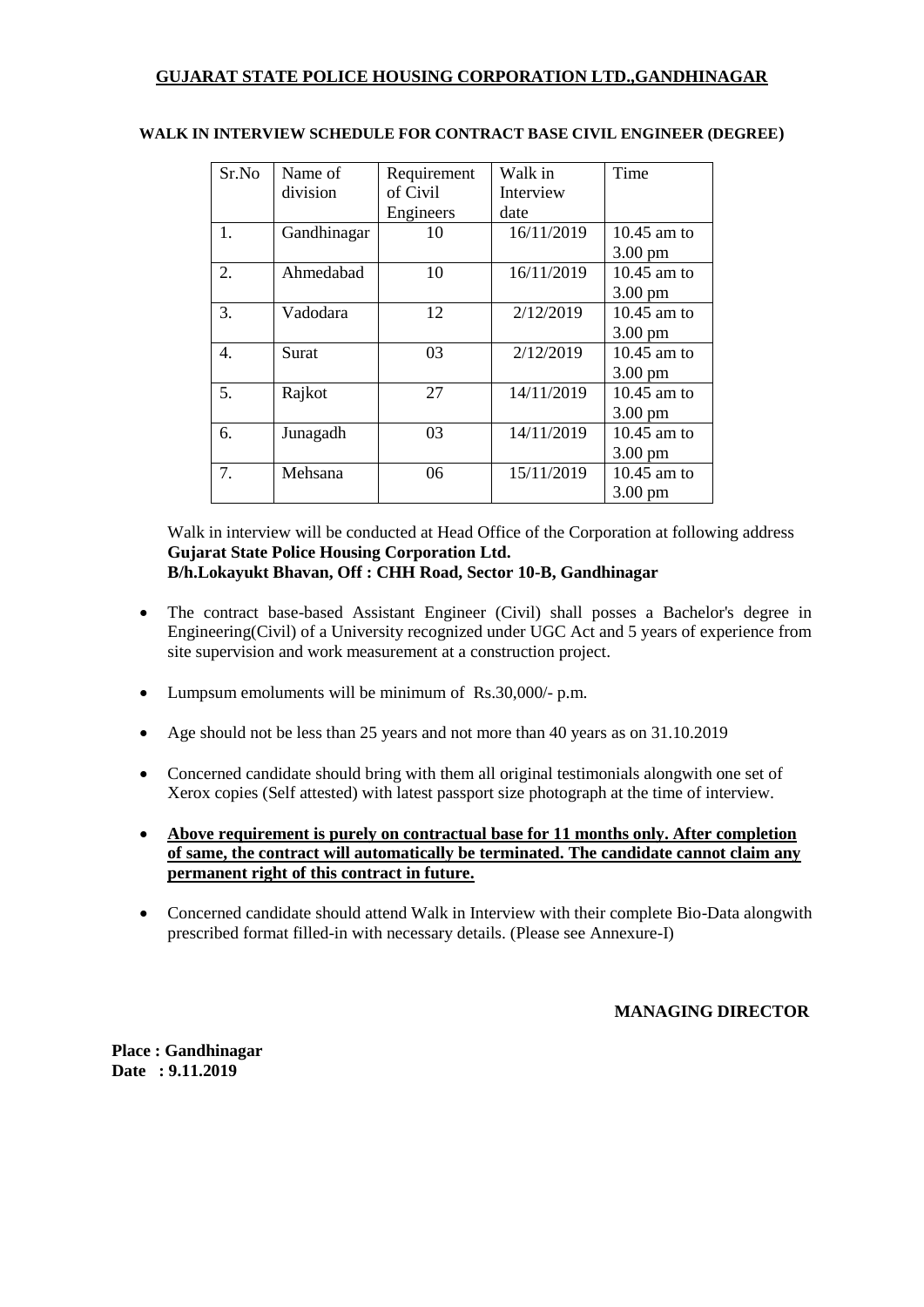| Sr.No | Name of<br>division | Requirement<br>of Structure | Walk in<br>Interview | Time              |
|-------|---------------------|-----------------------------|----------------------|-------------------|
|       |                     | Engineers                   | date                 |                   |
|       | <b>HEAD</b>         | 04                          | 3.12.2019            | $10.45$ am to     |
|       | <b>OFFICE</b>       |                             |                      | $3.00 \text{ pm}$ |

#### **WALK IN INTERVIEW SCHEDULE FOR CONTRACT BASE STRUCTURAL ENGINEER (M.E.)**

Walk in interview will be conducted at Head Office of the Corporation at following address **Gujarat State Police Housing Corporation Ltd. B/h.Lokayukt Bhavan, Off : CHH Road, Sector 10-B, Gandhinagar**

- The contract base-based Assistant Engineer (Str.) shall posses a Bachelor's degree in Master of Engineering(Str.) of a University recognized under UGC Act and 5 years of experience from site supervision and work measurement at a construction project.
- Lumpsum emoluments will be minimum of Rs. 30,000/- p.m.
- Age should not be less than 25 years and not more than 40 years as on 31.10.2019
- Concerned candidate should bring with them all original testimonials alongwith one set of Xerox copies (Self attested) with latest passport size photograph at the time of interview.
- **Above requirement is purely on contractual base for 11 months only. After completion of same, the contract will automatically be terminated. The candidate cannot claim any permanent right of this contract in future.**
- Concerned candidate should attend Walk in Interview with their complete Bio-Data alongwith prescribed format filled-in with necessary details. (Please see Annexure-I)

#### **MANAGING DIRECTOR**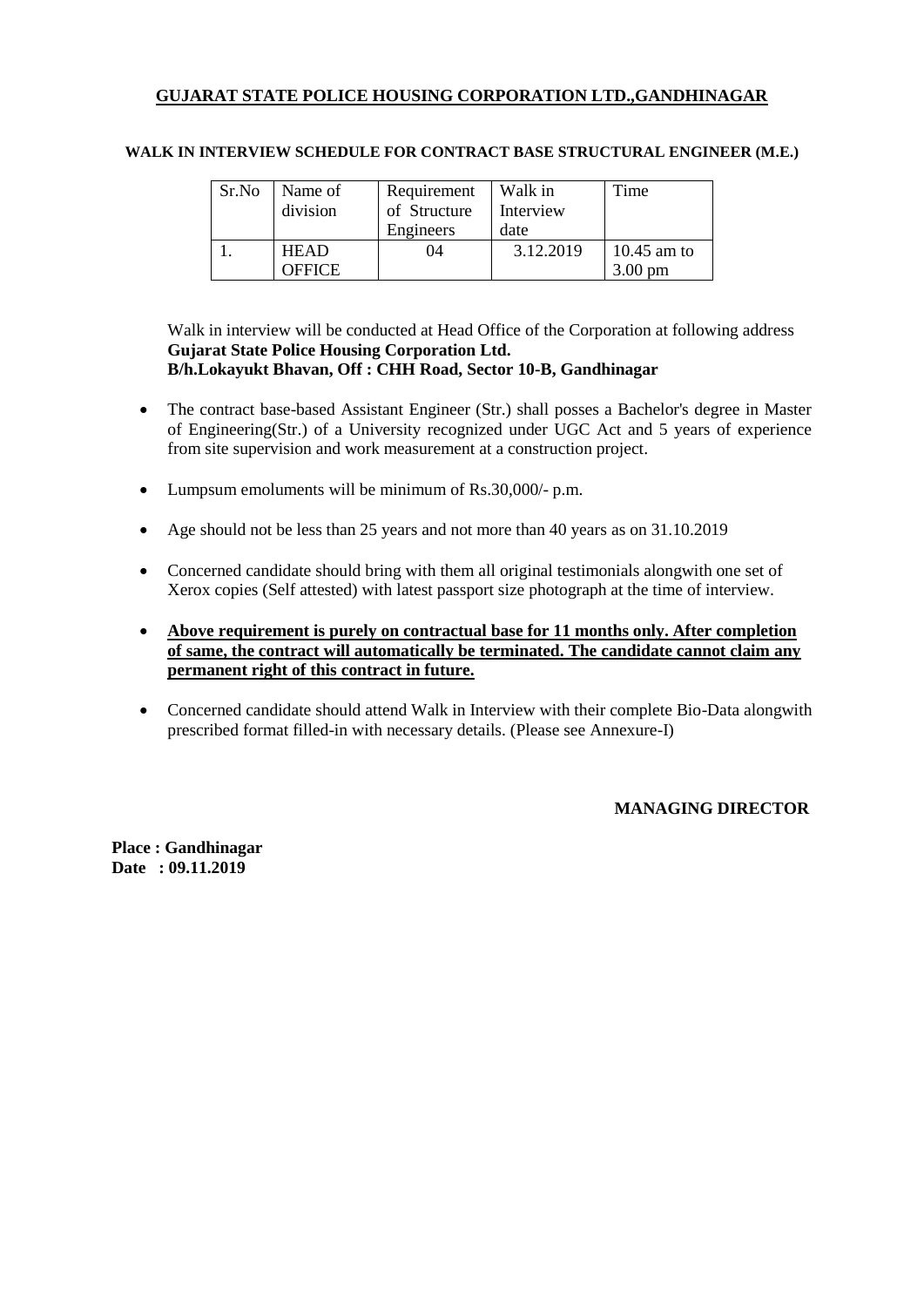|       | Name of     |           | No. Of Post to be Required |       |          | Walk in           |          |
|-------|-------------|-----------|----------------------------|-------|----------|-------------------|----------|
| Sr.No | division    | Account   | Gujarati                   | Clerk | Computer | Interview<br>date | Time     |
|       |             | Assistant | Steno                      |       | Operator |                   |          |
| 1.    | Head Office | 02        | 01                         | 01    |          |                   | 10.45 am |
|       |             |           |                            |       |          |                   | to 3.00  |
|       |             |           |                            |       |          |                   | pm       |
| 2.    | Gandhinagar |           |                            | 03    |          |                   | 10.45 am |
|       |             |           |                            |       |          | 14/11/2019        | to 3.00  |
|       |             |           |                            |       |          |                   | pm       |
| 3.    | Ahmedabad   | 01        | --                         | 01    | 01       |                   | 10.45 am |
|       |             |           |                            |       |          |                   | to 3.00  |
|       |             |           |                            |       |          |                   | pm       |

## **WALK IN INTERVIEW SCHEDULE FOR CONTRACT BASE NON-TECHNICAL PERSONS**

Walk in interview will be conducted at Head Office of the Corporation at following address **Gujarat State Police Housing Corporation Ltd.**

# **B/h.Lokayukt Bhavan, Off : CHH Road, Sector 10-B, Gandhinagar Phone No. 079-23256801 to 805**

- For the Post of Accounts Assistant, the candidate should atleast Higher Second Class in B.Com. and having 2 years experience of Account Assistant level.
- For the of Post Clerk / Compute Operator, the candidate should atleast Graduate and having 1 years relevant experience and Basic Computer knowledge of Gujarati and English typing.
- For the Gujarati Steno the candidate having passed 75 W.P.M. GCC exam. and having 2 years relevant experience.
- Lumpsum emoluments will be minimum of Rs.15,000/- p.m for the post of Account Assistant and Gujarati Steno.
- Lumpsum emoluments will be minimum of Rs.12,000/- p.m for the post of Clerk and Computer Operator.
- Age should not be less than 25 years and not more than 40 years as on 31.10.2019
- Concerned candidate should bring with them all original testimonials alongwith one set of Xerox copies (Self attested) with latest passport size photograph at the time of interview.
- **Above requirement is purely on contractual base for 11 months only. After completion of same, the contract will automatically be terminated. The candidate cannot claim any permanent right of this contract in future.**
- Concerned candidate should attend Walk in Interview with their complete Bio-Data alongwith prescribed format filled-in with necessary details. (Please see Annexure-I)

## **MANAGING DIRECTOR**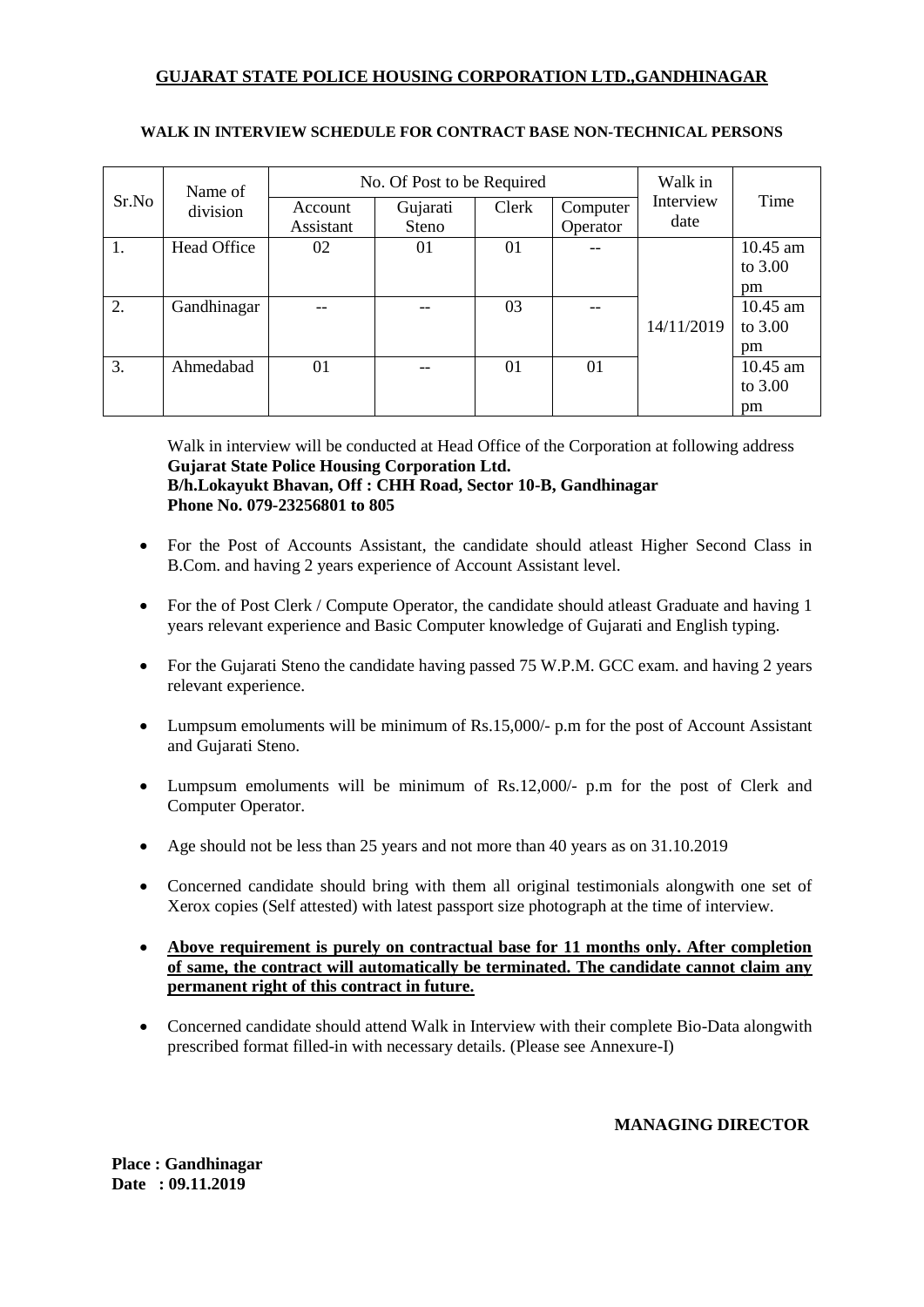|       | Name of  | No. Of Post to be<br>Required |       | Walk in           | Time                               |
|-------|----------|-------------------------------|-------|-------------------|------------------------------------|
| Sr.No | division | Account<br>Assistant          | Clerk | Interview<br>date |                                    |
|       | Mehsana  |                               | 02    | 16/11/2019        | $10.45$ am<br>to $3.00 \text{ pm}$ |

## **WALK IN INTERVIEW SCHEDULE FOR CONTRACT BASE NON-TECHNICAL PERSONS**

Walk in interview will be conducted at Mehsana Office of the Corporation at following address

#### **Gujarat State Police Housing Corporation Ltd. Police Club Building, Opp. Community Hall, Police Head Quarters, Mehsana Phone No. (02762) 221375**

- For the Post of Accounts Assistant, the candidate should atleast Higher Second Class in B.Com. and having 2 years experience of Account Assistant level.
- For the of Post Clerk, the candidate should atleast Graduate and having 1 years relevant experience and Basic Computer knowledge of Gujarati and English typing.
- Lumpsum emoluments will be minimum of Rs.15,000/- p.m for the post of Account Assistant and Gujarati Steno.
- Lumpsum emoluments will be minimum of Rs.12,000/- p.m for the post of Clerk.
- Age should not be less than 25 years and not more than 40 years as on 31.10.2019
- Concerned candidate should bring with them all original testimonials alongwith one set of Xerox copies (Self attested) with latest passport size photograph at the time of interview.
- **Above requirement is purely on contractual base for 11 months only. After completion of same, the contract will automatically be terminated. The candidate cannot claim any permanent right of this contract in future.**
- Concerned candidate should attend Walk in Interview with their complete Bio-Data alongwith prescribed format filled-in with necessary details. (Please see Annexure-I)

**MANAGING DIRECTOR**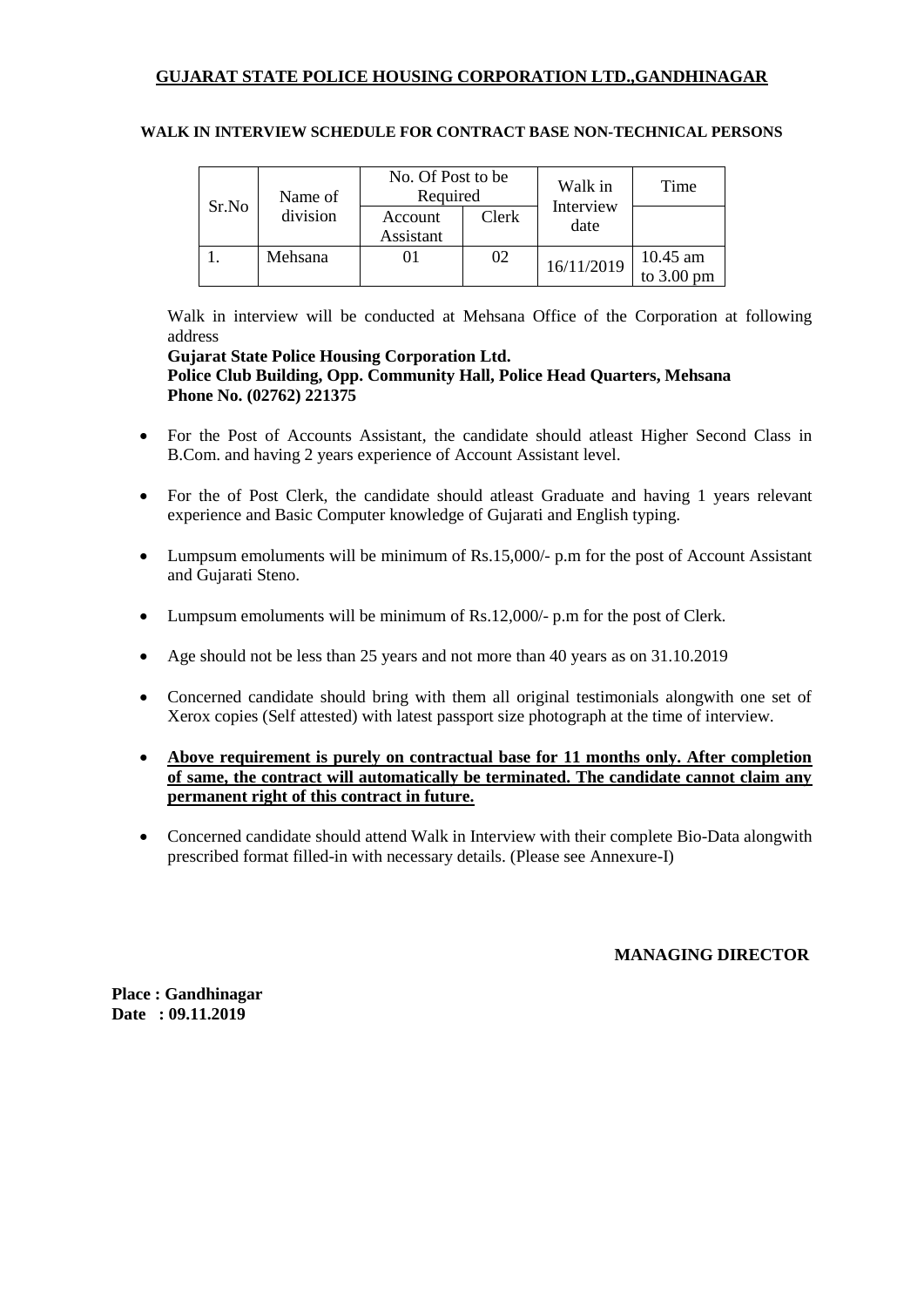|       | Name of  | No. Of Post to be Required |       |                      | Walk in           | Time                             |
|-------|----------|----------------------------|-------|----------------------|-------------------|----------------------------------|
| Sr.No | division | Account<br>Assistant       | Clerk | Computer<br>Operator | Interview<br>date |                                  |
|       | Junagadh |                            | 01    | 01                   | 18/11/2019        | 10.45 am<br>to $3.00 \text{ pm}$ |

## **WALK IN INTERVIEW SCHEDULE FOR CONTRACT BASE NON-TECHNICAL PERSONS**

Walk in interview will be conducted at Junagadh Office of the Corporation at following address

## **Gujarat State Police Housing Corporation Ltd. Police Training College (Campus), Bilkha Road, Junagadh. Phone No. (0285) 2622628**

- For the Post of Accounts Assistant, the candidate should atleast Higher Second Class in B.Com. and having 2 years experience of Account Assistant level.
- For the of Post Clerk / Compute Operator, the candidate should atleast Graduate and having 1 years relevant experience and Basic Computer knowledge of Gujarati and English typing.
- Lumpsum emoluments will be minimum of Rs.15,000/- p.m for the post of Account Assistant and Gujarati Steno.
- Lumpsum emoluments will be minimum of Rs.12,000/- p.m for the post of Clerk and Computer Operator.
- Age should not be less than 25 years and not more than 40 years as on 31.10.2019
- Concerned candidate should bring with them all original testimonials alongwith one set of Xerox copies (Self attested) with latest passport size photograph at the time of interview.
- **Above requirement is purely on contractual base for 11 months only. After completion of same, the contract will automatically be terminated. The candidate cannot claim any permanent right of this contract in future.**
- Concerned candidate should attend Walk in Interview with their complete Bio-Data alongwith prescribed format filled-in with necessary details. (Please see Annexure-I)

**MANAGING DIRECTOR**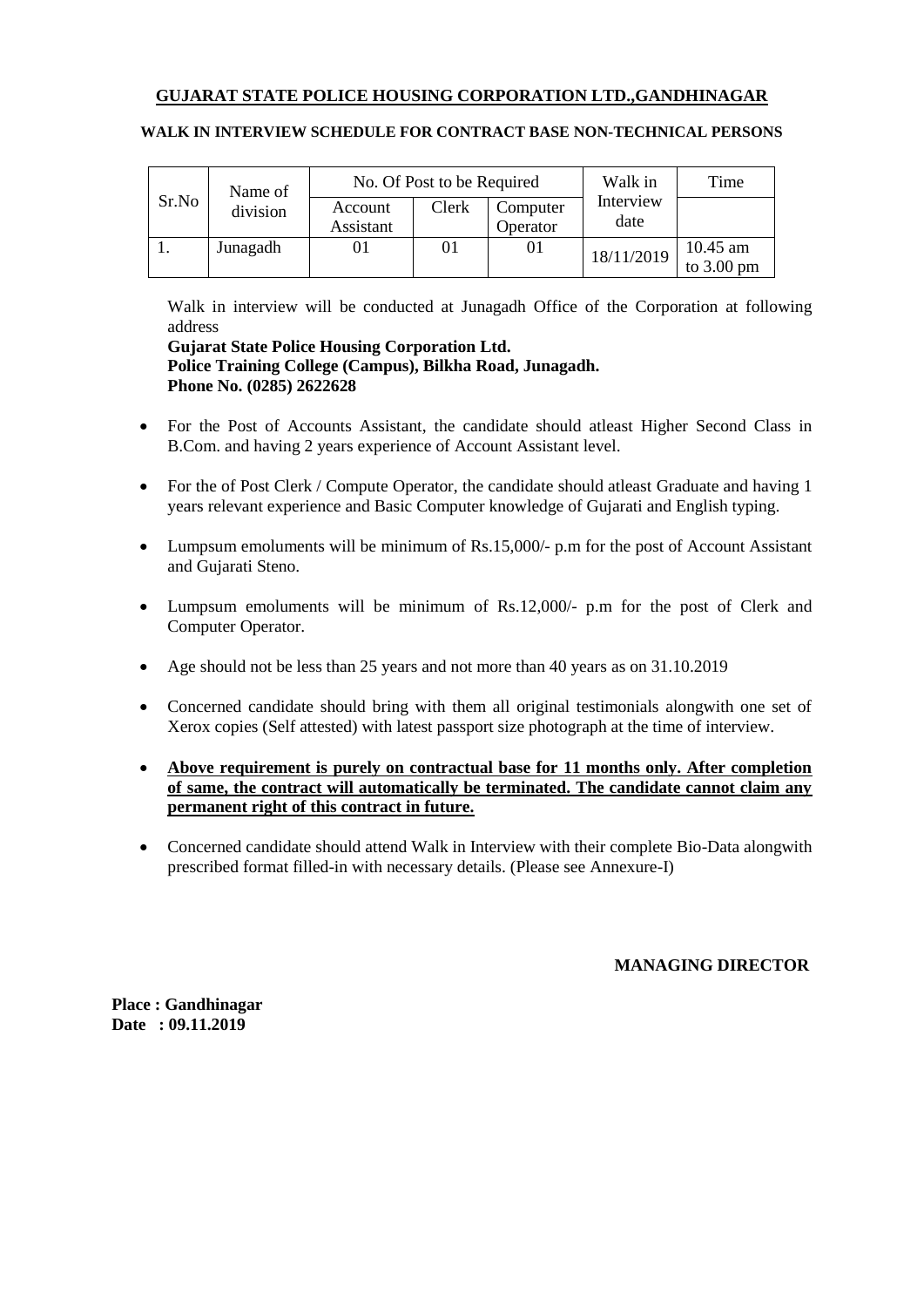| Sr.No | Name of<br>division | No. Of Post to be<br>Required<br>Account<br>Assistant | Clerk | Walk in<br>Interview<br>date | Time                               |
|-------|---------------------|-------------------------------------------------------|-------|------------------------------|------------------------------------|
|       | Rajkot              |                                                       | 03    | 19/11/2019                   | $10.45$ am<br>to $3.00 \text{ pm}$ |

#### **WALK IN INTERVIEW SCHEDULE FOR CONTRACT BASE NON-TECHNICAL PERSONS**

Walk in interview will be conducted at Rajkot Office of the Corporation at following address

**Gujarat State Police Housing Corporation Ltd. Police Head Quarters, Nr. Block No. 15, Race Course Ring Road, Rajkot. Phone No. (0281) 2449944**

- For the Post of Accounts Assistant, the candidate should atleast Higher Second Class in B.Com. and having 2 years experience of Account Assistant level.
- For the of Post Clerk, the candidate should atleast Graduate and having 1 years relevant experience and Basic Computer knowledge of Gujarati and English typing.
- Lumpsum emoluments will be minimum of Rs.15,000/- p.m for the post of Account Assistant and Gujarati Steno.
- Lumpsum emoluments will be minimum of Rs.12,000/- p.m for the post of Clerk.
- Age should not be less than 25 years and not more than 40 years as on 31.10.2019
- Concerned candidate should bring with them all original testimonials alongwith one set of Xerox copies (Self attested) with latest passport size photograph at the time of interview.
- **Above requirement is purely on contractual base for 11 months only. After completion of same, the contract will automatically be terminated. The candidate cannot claim any permanent right of this contract in future.**
- Concerned candidate should attend Walk in Interview with their complete Bio-Data alongwith prescribed format filled-in with necessary details. (Please see Annexure-I)

**MANAGING DIRECTOR**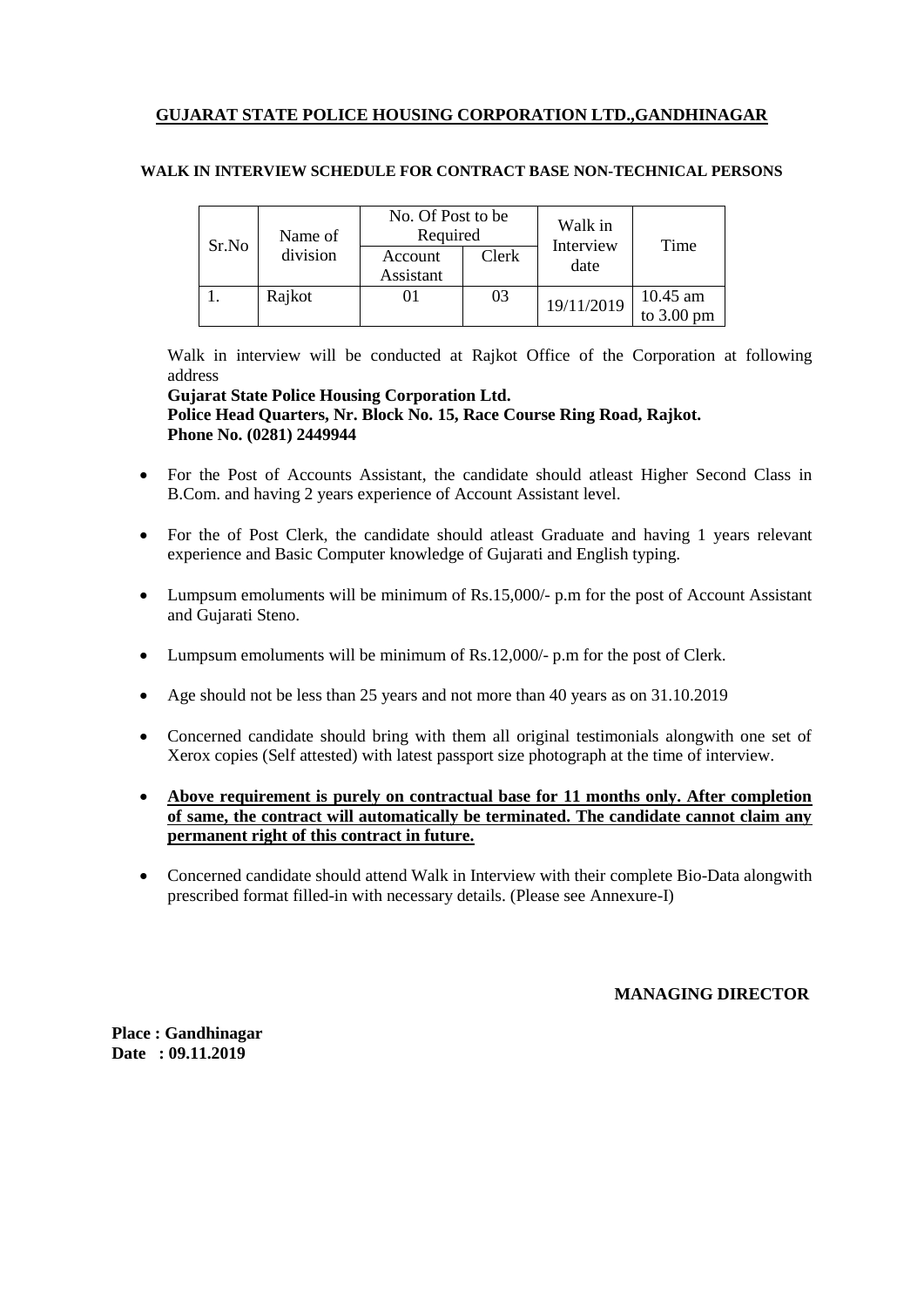## **WALK IN INTERVIEW SCHEDULE FOR CONTRACT BASE NON-TECHNICAL PERSONS**

| Name of |          | No. Of Post to be<br>Required |                      | Walk in           |                             |  |
|---------|----------|-------------------------------|----------------------|-------------------|-----------------------------|--|
| Sr.No   | division | Clerk                         | Computer<br>Operator | Interview<br>date | Time                        |  |
|         | Surat    | 03                            |                      | 20/11/2019        | $10.45$ am to<br>3.00<br>pm |  |

Walk in interview will be conducted at Surat Office of the Corporation at following address

**Gujarat State Police Housing Corporation Ltd. Narmada Nagar Society, Jilla Seva Sadan-2, Opp. Sarvajanik Boys Hostel, Athwalines, Surat**

**Phone No. (0261) 2667844**

- For the Post of Clerk / Computer Operator, the candidate should atleast Graduate and having 1 years relevant experience and Basic Computer knowledge of Gujarati and English typing.
- Lumpsum emoluments will be minimum of Rs.12,000/- p.m for the post of Clerk and Computer Operator.
- Age should not be less than 25 years and not more than 40 years as on 31.10.2019
- Concerned candidate should bring with them all original testimonials alongwith one set of Xerox copies (Self attested) with latest passport size photograph at the time of interview.
- **Above requirement is purely on contractual base for 11 months only. After completion of same, the contract will automatically be terminated. The candidate cannot claim any permanent right of this contract in future.**
- Concerned candidate should attend Walk in Interview with their complete Bio-Data alongwith prescribed format filled-in with necessary details. (Please see Annexure-I)

**MANAGING DIRECTOR**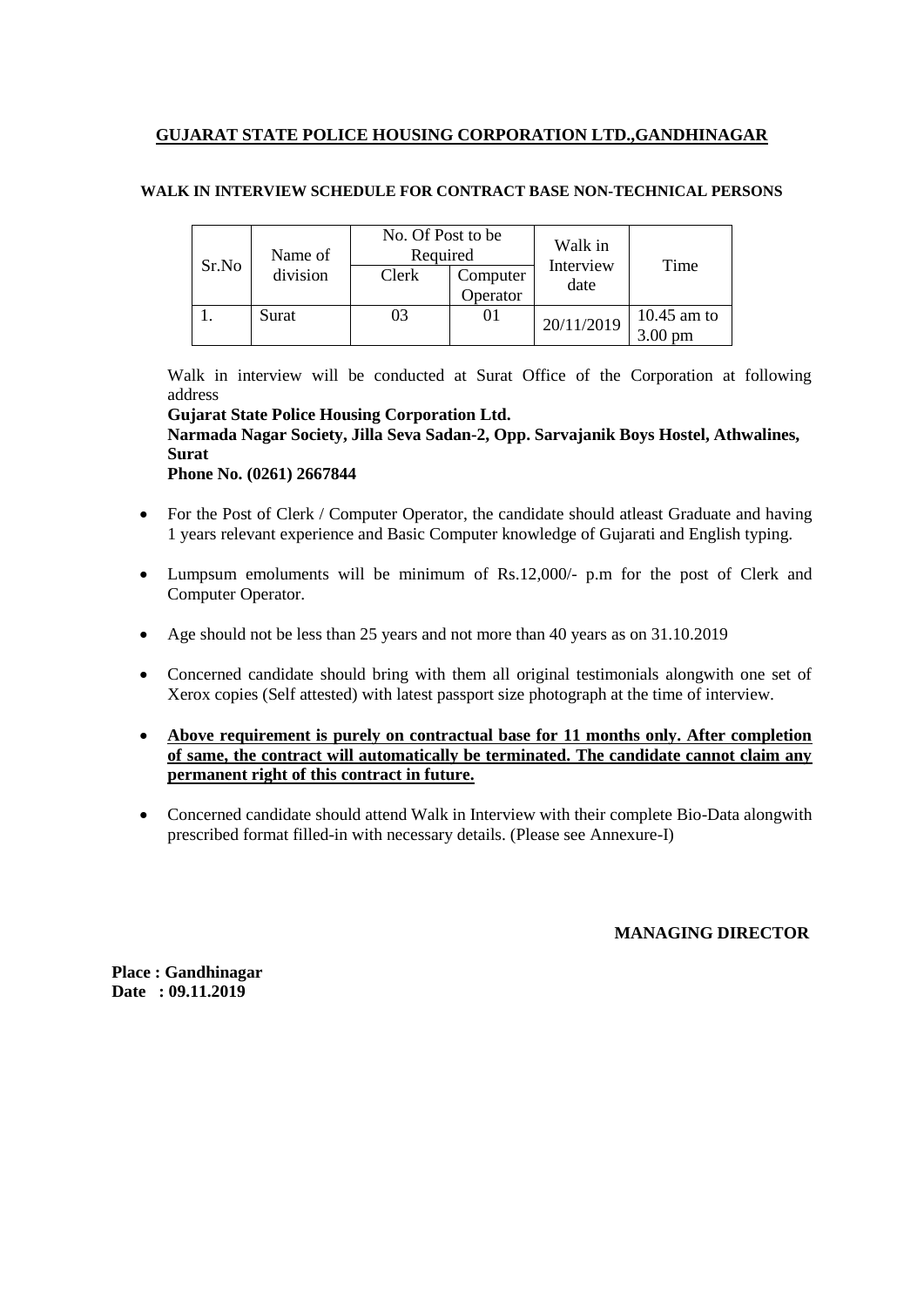## **WALK IN INTERVIEW SCHEDULE FOR CONTRACT BASE NON-TECHNICAL PERSONS**

| Name of |          |                      | No. Of Post to be Required | Walk in              | Time              |                                  |
|---------|----------|----------------------|----------------------------|----------------------|-------------------|----------------------------------|
| Sr.No   | division | Account<br>Assistant | Clerk                      | Computer<br>Operator | Interview<br>date |                                  |
|         | Vadodara |                      | 02                         | 01                   | 21/11/2019        | 10.45 am<br>to $3.00 \text{ pm}$ |

Walk in interview will be conducted at Baroda Office of the Corporation at following address

**Gujarat State Police Housing Corporation Ltd. Akota Railway Police Line, Akota, Vadodara. Phone No. (0265)2330300**

- For the Post of Accounts Assistant, the candidate should atleast Higher Second Class in B.Com. and having 2 years experience of Account Assistant level.
- For the of Post Clerk / Compute Operator, the candidate should atleast Graduate and having 1 years relevant experience and Basic Computer knowledge of Gujarati and English typing.
- Lumpsum emoluments will be minimum of Rs.15,000/- p.m for the post of Account Assistant and Gujarati Steno.
- Lumpsum emoluments will be minimum of Rs.12,000/- p.m for the post of Clerk and Computer Operator.
- Age should not be less than 25 years and not more than 40 years as on 31.10.2019
- Concerned candidate should bring with them all original testimonials alongwith one set of Xerox copies (Self attested) with latest passport size photograph at the time of interview.
- **Above requirement is purely on contractual base for 11 months only. After completion of same, the contract will automatically be terminated. The candidate cannot claim any permanent right of this contract in future.**
- Concerned candidate should attend Walk in Interview with their complete Bio-Data alongwith prescribed format filled-in with necessary details. (Please see Annexure-I)

#### **MANAGING DIRECTOR**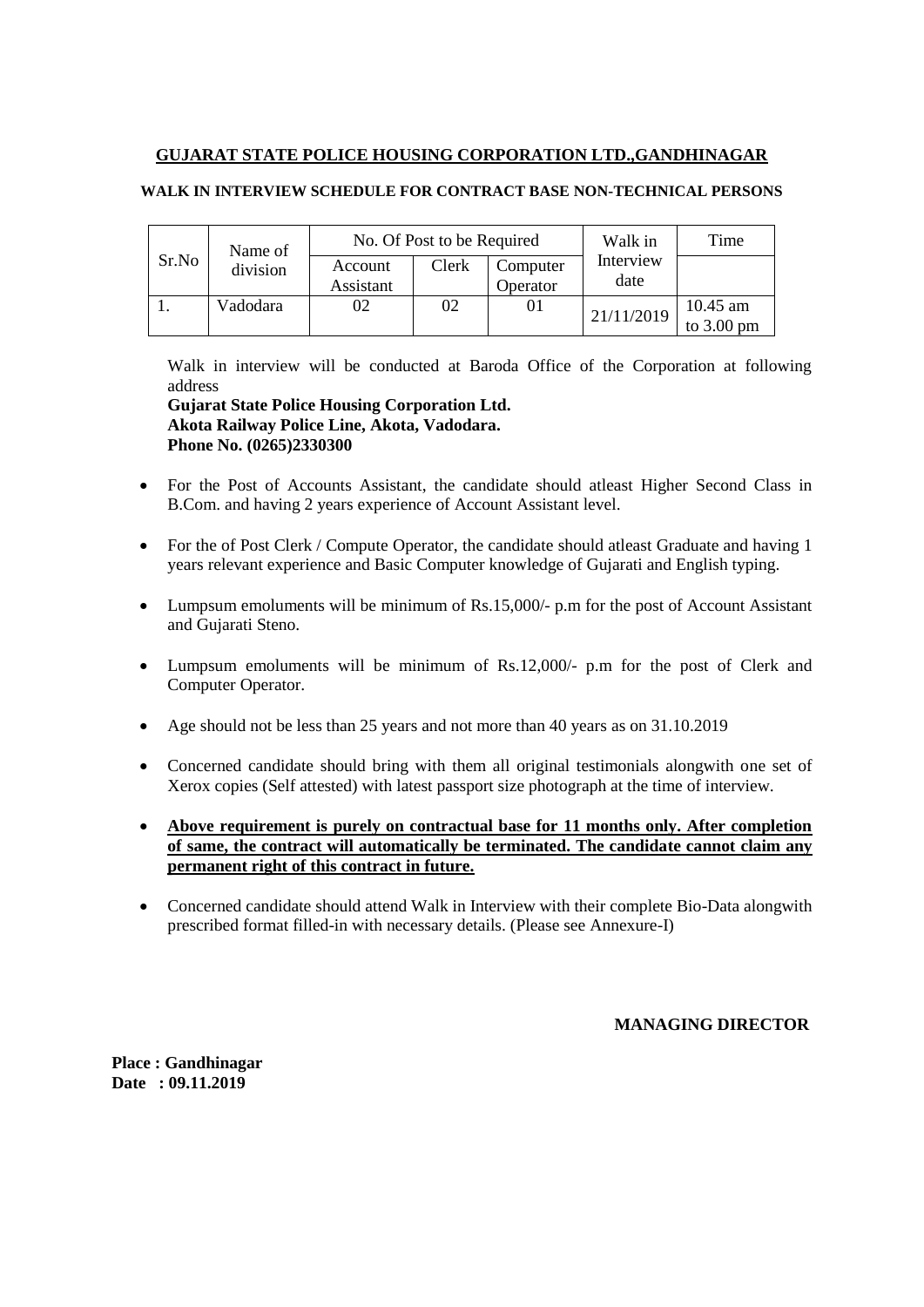# **WALK IN INTERVIEW FORMAT TO BE FILLED-IN AT THE TIME OF INTERVIEW**

**FOR ALL POST**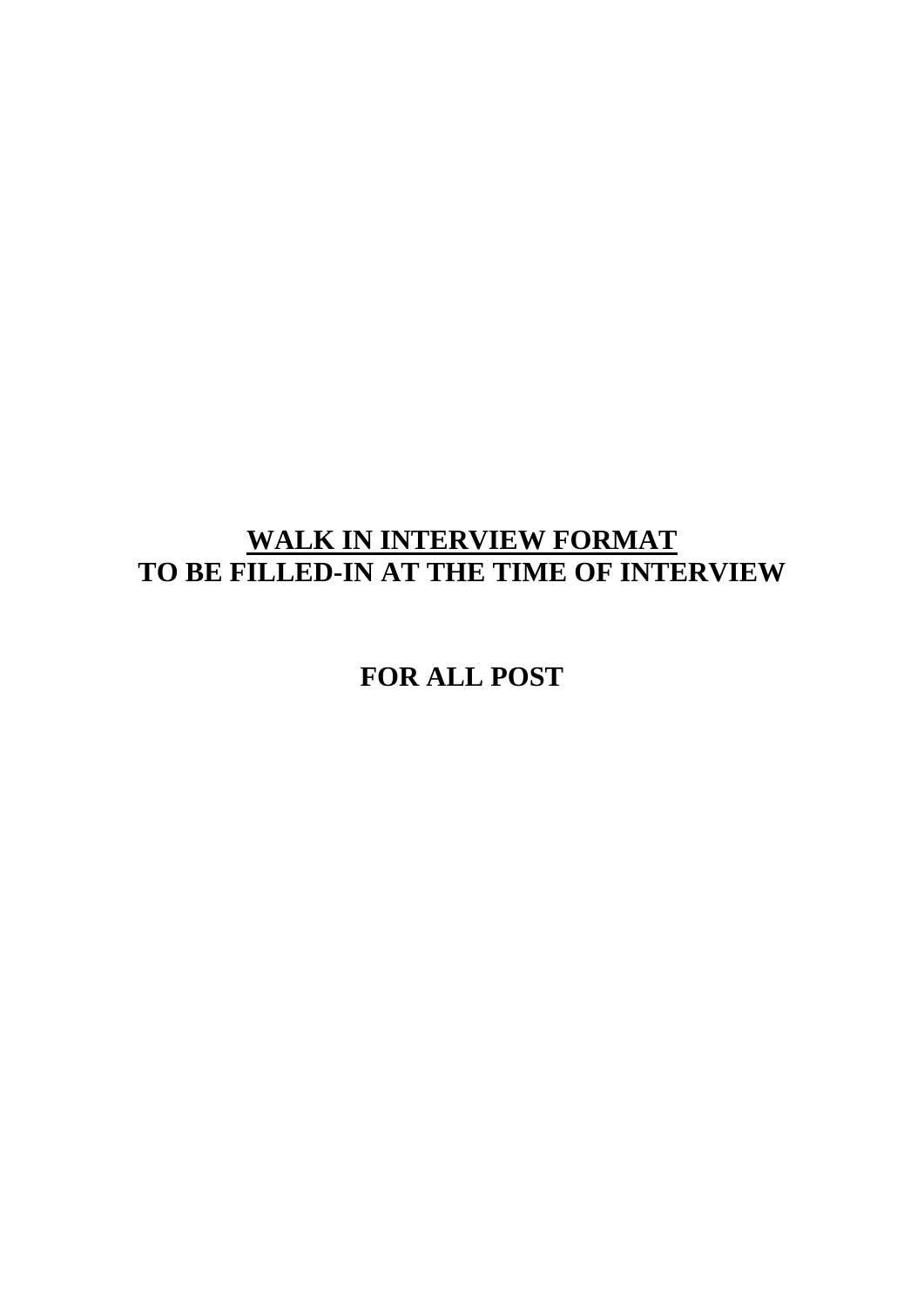## **ANNEXURE-I**

#### **WALK IN INTERVIEW FORMAT TO BE FILLED-IN AT THE TIME OF INTERVIEW**

Recent Passport size Photo

**Post : Contract base \_\_\_\_\_\_\_\_\_\_\_\_\_\_\_\_\_\_\_\_\_\_\_\_\_\_\_\_\_\_\_\_\_\_\_\_\_\_\_**

#### **Personal Information**

| <b>Name</b>          |  |
|----------------------|--|
|                      |  |
| <b>Address</b>       |  |
|                      |  |
|                      |  |
|                      |  |
| Mobile No.           |  |
|                      |  |
| Date of Birth        |  |
|                      |  |
| Age (As on 31.10.19) |  |
|                      |  |

# **Educational Qualification**

| <b>Degree</b> | <b>Year Of Passing</b> | Percentage (%) |
|---------------|------------------------|----------------|
|               |                        |                |
|               |                        |                |
|               |                        |                |
|               |                        |                |
|               |                        |                |
|               |                        |                |
|               |                        |                |
|               |                        |                |

## **Previous Experience Detail (Post Qualifaction)**

| <b>Sr. No.</b> | <b>Company Name</b> | Period | Total<br>Exp. |
|----------------|---------------------|--------|---------------|
|                |                     |        |               |
|                |                     |        |               |
|                |                     |        |               |
|                |                     |        |               |
|                |                     |        |               |
|                |                     |        |               |
|                |                     |        |               |
|                |                     |        |               |
|                |                     |        |               |
|                |                     |        |               |
|                |                     |        |               |